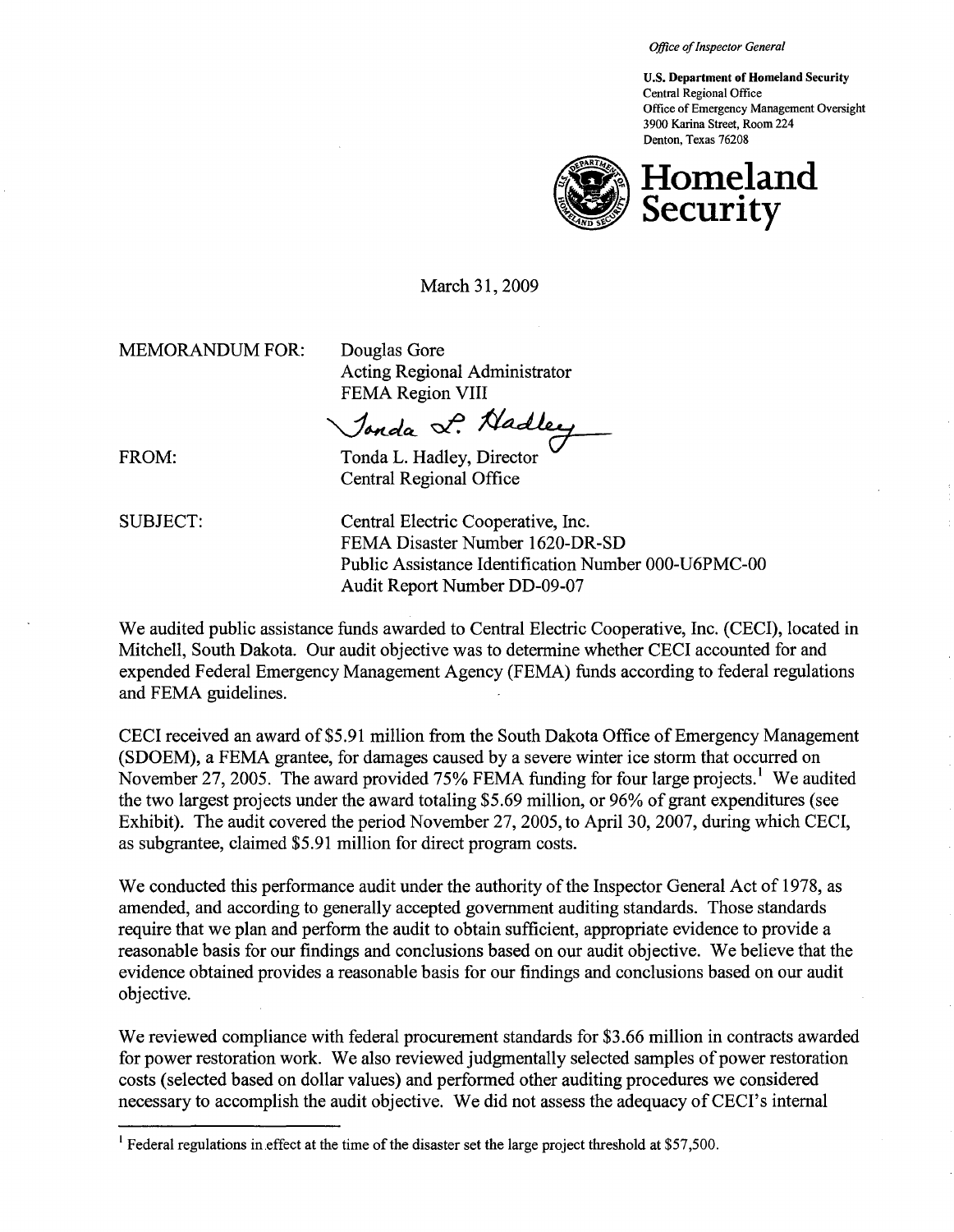controls applicable to its grant activities because it was not necessary to accomplish our audit objective. We did, however, gain an understanding of CECI's grant accounting system for disasterrelated costs.

## **RESULTS OF AUDIT**

CECI accounted for FEMA funds on a project-by-project basis according to federal regulations.<sup>2</sup> However, CECI officials did not follow federal procurement standards in awarding and administering \$2.15 million in contracts for disaster-related work and did not adequately support expenses totaling \$191,528 claimed for contract expenses. Finally, SDOEM overpaid CECI \$723,074.

## **Finding A: Contracting**

CECI did not always follow federal procurement standards in awarding and administering contracts for disaster-related work. Federal procurement standards at 44 CFR 13.36 require, among other things:

- Performance of procurement transactions in a manner providing full and open competition except under certain circumstances  $(13.36(c)(1))$ . One allowable circumstance is when there is a public exigency or emergency for the requirement that will not permit a delay resulting from competitive solicitation.  $(13.36(d)(4)(i))$
- Subgrantees maintain records sufficient to detail the significant history of the procurement, including the rationale for the method of procurement, the basis of selection of contract type, the basis for contractor selection, and basis for the contract price.  $(13.36(b)(9))$
- Subgrantees maintain a contract administration system that ensures contractors perform according to the terms, conditions, and specifications of their contracts or purchase orders.  $(13.36(b)(2))$
- Subgrantees not use time-and-material-type contracts unless a determination is made that no other contract is suitable and provided that the contract include a ceiling price that the contractor exceeds at its own risk.  $(13.36(b)(10))$
- A cost or price analysis in connection with every procurement action, including contract modifications.  $(13.36(f)(1))$

In addition, FEMA's *Public Assistance Guide* (FEMA 322, October 1999), page 40, states, "FEMA provides reimbursement for three types of contracts:<sup>3</sup>

- lump sum contracts for work within a prescribed boundary with a clearly defined scope and a total price;
- unit price contracts for work done on an item-by-item basis with cost determined per unit; and
- cost plus fixed fee contracts, which are either lump sum or unit price contracts with a fixed contractor fee added into the price."

 $^{2}$  44 CFR 13.20(b)(2).

<sup>3</sup> At the time of the disaster, FEMA had not yet issued the current June 2007 *Public Assistance Guide.*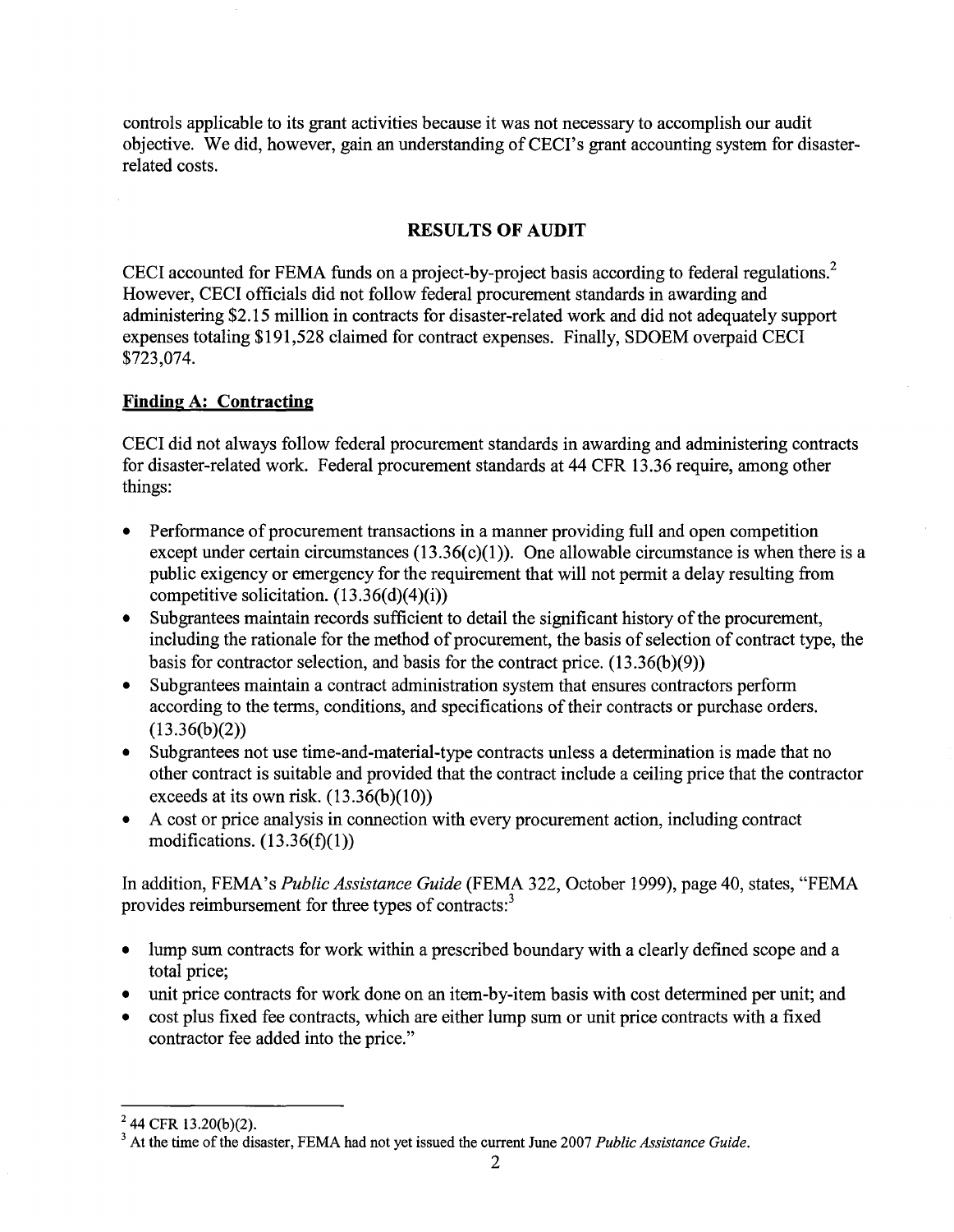## Contracting During the Emergency Period

CECI did not always follow federal procurement standards during the emergency period. For electric cooperatives, FEMA considers the emergency period to last from the beginning of the disaster until electrical power is restored. Therefore, the emergency period for CECI lasted 18 days from November 27,2005, when the storm occurred, through December 14, 2005, when CECI restored power to its customers.

When major power outages occur, lives and property are at risk. As a result, CECI used noncompetitive, time-and-material (T&M) contracts during the emergency period because there was not enough time to solicit competitive bids or develop clear scopes of work. However, CECI did not follow other requirements that apply even during exigent circumstances.

We reviewed \$1.82 million in contracts awarded during the emergency period. Of these, CECI awarded 16 T&M contracts totaling \$1.29 million without performing a cost or price analysis and did not include ceiling prices in these contracts as required. In addition, CECI did not document its contractor monitoring. CECI officials said their employees often accompanied the contractors, but did not prepare monitoring reports. Without monitoring reports, CECI had no documentation to validate the accuracy of hours billed on invoices.

FEMA's *Public Assistance Guide* (FEMA 322, October 1999), page 40, states that applicants must carefully monitor and document T&M contractor expenses. T&M contracts present higher risks than unit-price contracts because they provide a disincentive for saving costs-the more hours charged to a project, the greater the contractor's potential profit. Subgrantees should take steps to mitigate these higher risks by monitoring and documenting contractor activities.

CECI followed federal procurement standards in awarding the remaining \$534,985 of contracts awarded during the emergency period, which were mostly mutual aid agreements. Although CECI did not always follow procurement standards, we do not question the associated costs because they appear reasonable compared to costs billed subsequently under competitively awarded contracts.

#### Contracting After the Emergency Period

When CECI restored power, CECI correctly stopped using T&M contracts and switched to unitprice contracts, which pose less risk than T&M contracts. However, CECI did not always follow other federal procurement standards after the emergency period. We reviewed \$1.83 million in contracts awarded for work performed after the emergency period. CECI could not provide evidence of competition for contracts totaling \$870,088. CECI officials said that they contacted four repair service contractors to bid on these unit-price contracts and that they received bids from two contractors, one of which could not start work right away. However, CECI officials were unable to provide documentation of this informal competition. Subsequently, in April 2006, CECI properly documented the competitive awards of unit-price contracts with total costs of \$963,101. Although CECI did not always follow procurement standards, we do not question the associated costs because they appear reasonable compared to costs billed under the contracts awarded competitively in April 2006.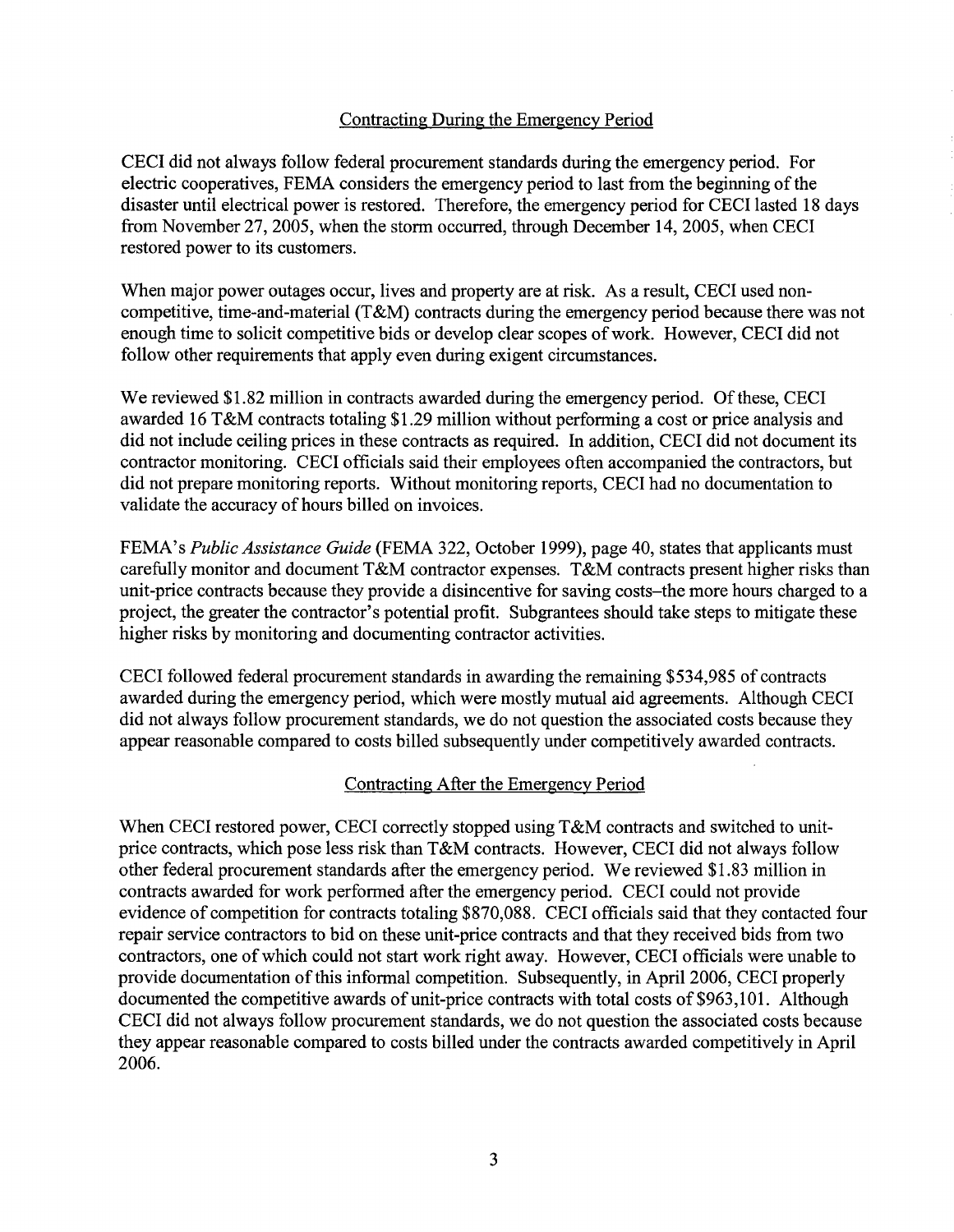## **Finding B: Documentation for Claimed Costs**

CECI did not provide adequate documentation to support \$191,528 claimed for the following T&M contract expenses:

- \$152,814 for contractor labor.
- \$37,320 for fuel and other vehicle or equipment-related charges.
- \$1,394 for food and lodging.

A few of the invoices for these expenses listed the names and hours billed for the contract employees who performed the work, but the majority of invoices listed only lump sums for billed expenses, such as labor hours and fuel. None of the invoices provided locations or details for the work performed, timesheets to support labor hours, receipts and details of food and lodging expenses, or records to tie billed labor hours to fuel and other vehicle or equipment-related charges.

Federal regulations require subgrantees to maintain records that adequately identify the source and application of funds (44 CFR 13.20(b)(2)) and to support accounting records "by such source documentation as cancelled checks, paid bills, payrolls, time and attendance records, contract and subgrant award documents, etc." (44 CFR 13.20(b)(6)). CECI did not obtain such documentation for the \$191,528 claimed for T&M contract expenses. Further, as discussed previously, CECI did not document its contractor monitoring and, therefore, had no records to validate the accuracy of the hours and other expenses billed on invoices. Therefore, we question \$191,528 as unsupported costs.

During our audit fieldwork, CECI officials said that they were unable to provide the source documentation to support the \$191,528 claimed. However, after we provided CECI our draft report, CECI officials sent additional supporting documentation for these costs. We will review these documents as part of our audit follow-up process.

#### **Finding C: Reconciliation of FEMA Funds**

SDOEM overpaid CECI \$723,074. According to an SDOEM official, this occurred as the result of an error the state made in reconciling Project Worksheet 233. After we brought the overpayment to their attention, SDOEM officials recovered the funds from CECI; therefore, we make no recommendation regarding the overpayment and no action is required by FEMA.

#### **RECOMMENDATION**

We recommend the Acting Regional Administrator, FEMA Region VIII:

1. Disallow \$191,528 (\$143,646 FEMA share) of unsupported costs.

# **DISCUSSION WITH MANAGEMENT AND AUDIT FOLLOW-UP**

We discussed the results of our audit with FEMA, SDOEM, and CECI officials on February 13, 2009. FEMA, SDOEM and CECI officials generally agreed with our findings and recommendations as discussed in this report.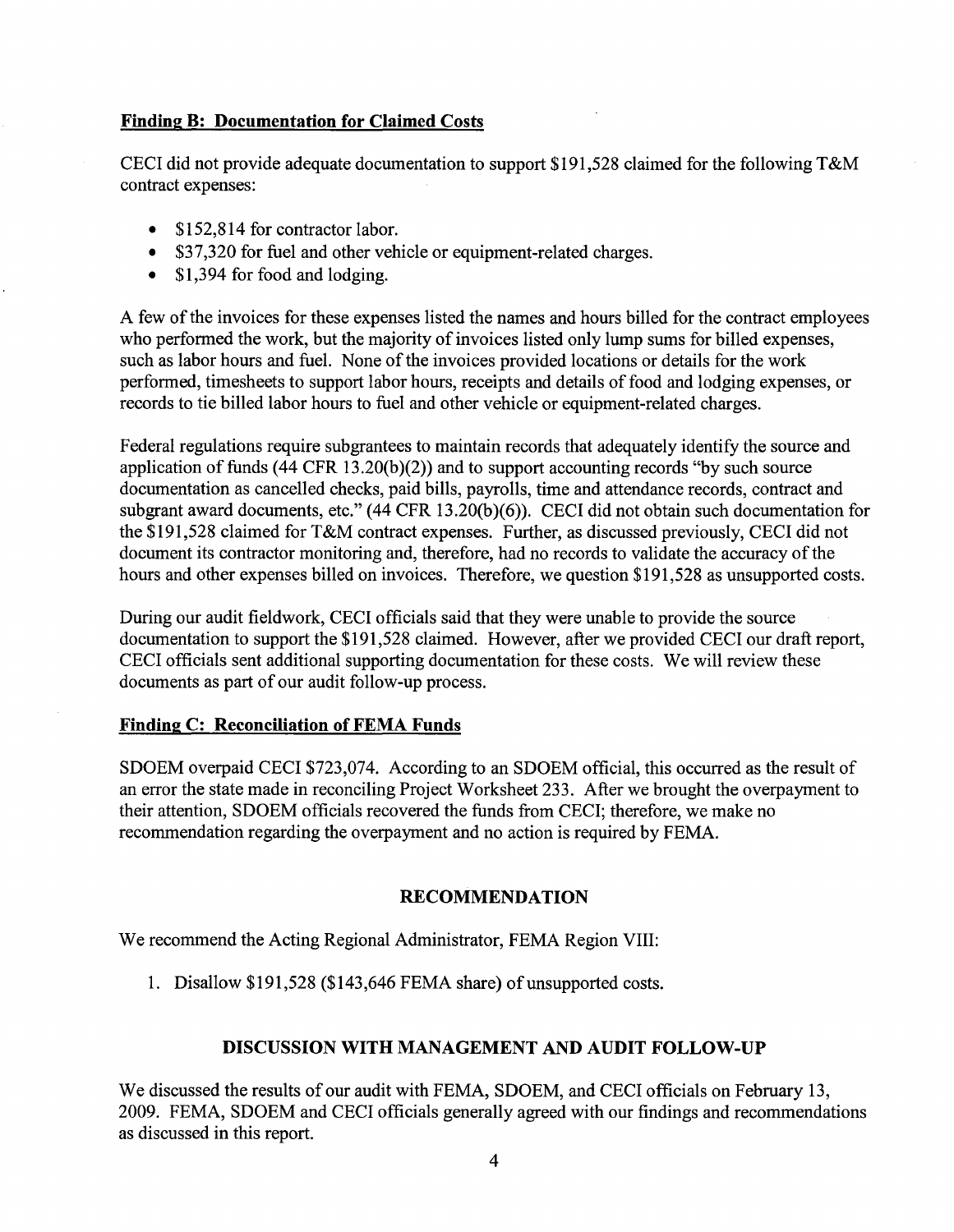Please advise this office by June 30, 2009, of the actions planned or taken, including target completion dates for any planned actions, to implement our recommendations. Should you have questions concerning this report, please contact me or Chris Dodd, Audit Manager, at (940) 891-8900.

 $\mathcal{A}$ 

cc: Audit Liaison, FEMA (Job Code DG8C06) Audit Liaison, FEMA Region VIII

 $\sim$